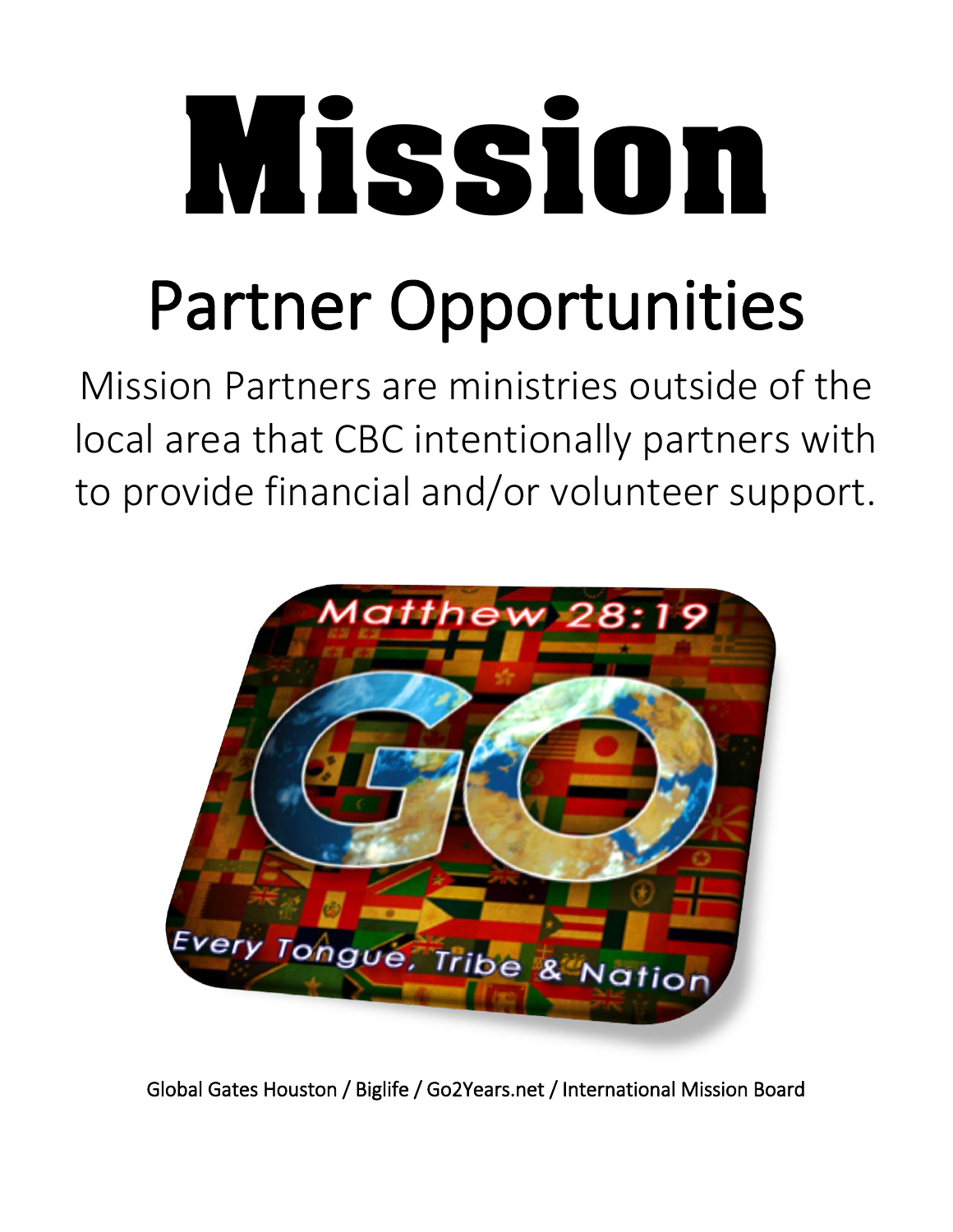# Global Gates – Houston

Global Gates is an evangelical missions organization mobilizing prayer and missionaries to see gospel transformation of the world's most unevangelized people groups who have come to global gateway cities, and through them reach their communities around the world.

www.globalgates.info

### Short-term Opportunities in Houston:

#### Saturday Temple Tour

Take an international tour just two hours away. Visit a Sikh Temple, Buddhist Temple, Hindu Temple, and Muslim Mosque. Interact with religious leaders and learn about their practices. Discuss avenues of interaction and bridging to the Gospel with your Global Gates guide.

#### Saturday Mission Project

With your Global Gates guide, start with lunch at an all-veg Indian restaurant and make a Hindu friend. Then distribute Bibles and gift bags to Muslims and Hindus who have newly moved into the area. End the day with dinner at Park Pointe and make a Muslim friend.

#### Three-Day Mission Trip (Friday afternoon - Sunday afternoon)

Go on an international mission trip - with no planes involved! This highly interactive trip includes the temple tour, distribution projects, research opportunities, and lots of good international foods. Most of all you'll be able to engage with people groups from all over the world and hopefully make a new friend or two.



## Pathways Texas Internship:



The Pathways Texas Internship is a nine-month (September – May) missionary training program that prepares participants to serve among specific people groups.

Pathways Texas is geared to both full-time and part-time missionaries and is layman friendly. Interns live in apartment complexes alongside their chosen people group while veteran practitioners train them in missionary best-practices. The program culminates in an overseas missions' trip to work with their target people group in their home country.

Participants are self-funded and provide their own housing and transportation. Most participants find local employment.

For more info, go to: globalgates.info/pathwaystx

If you have questions, contact: pathwayshouston@globalgates.info.